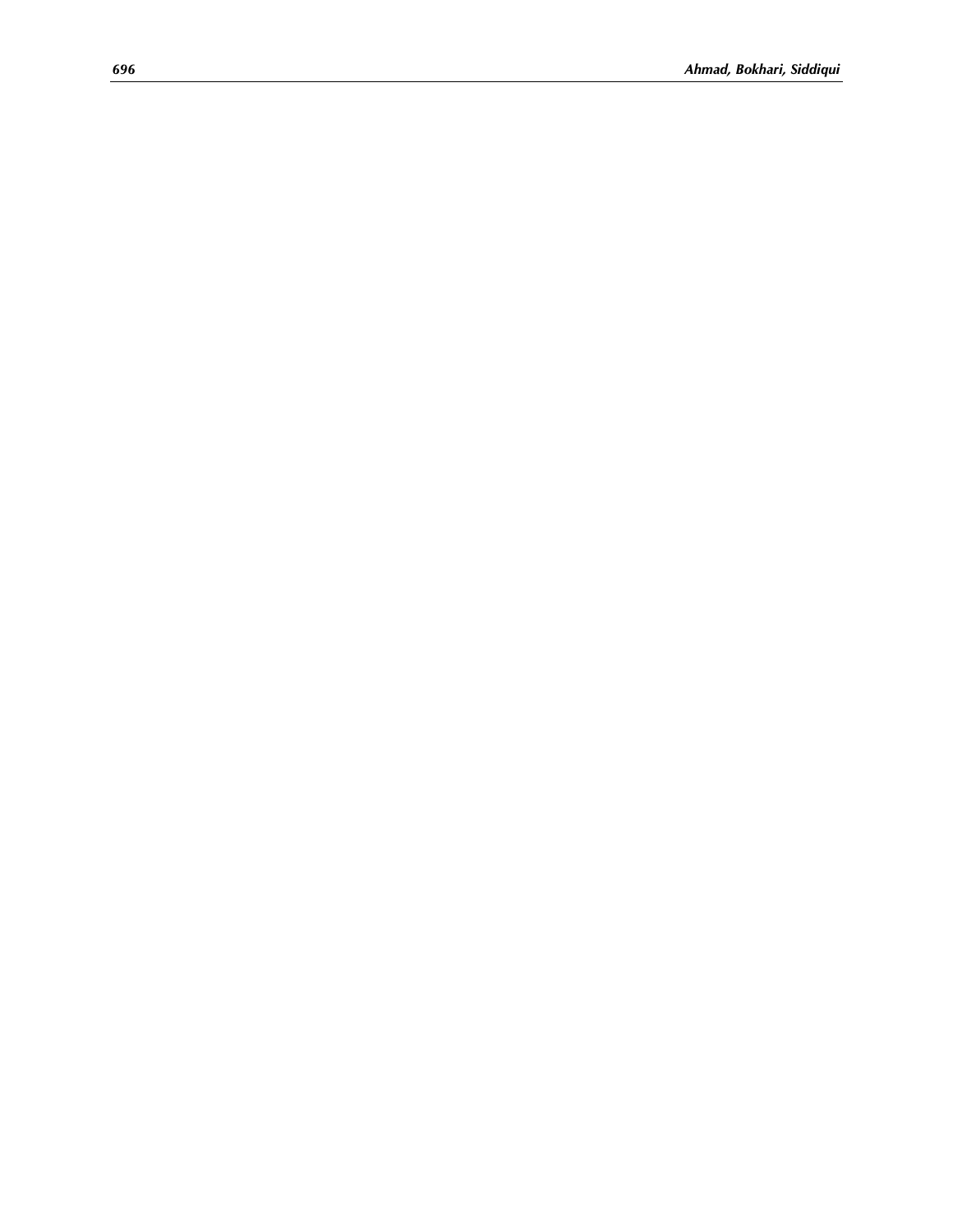# FLASHFLOOD RISK ASSESSMENT IN PAKISTAN

# **Engr. Husnain Ahmad<sup>1</sup> , Javeed Iqbal Bokhari<sup>2</sup> and Qazi Tallat Mahmood Siddiqui<sup>3</sup>**

## **ABSTRACT**

Pakistan has vastly varied topography, with Northern alpines covered with glaciers and Southern Plains bordering the Arabian Sea. There are five big rivers flowing through the country from north to south namely the mighty Indus and its tributaries i.e. Jhelum, Chenab, Ravi and Sutlej. There is a well marked monsoon season from July to mid-September in which most of the country receives rainfall. Riverine flooding is common in the low lying areas along the rivers during monsoon season while flash flooding is also experienced in hilly and semi-hilly areas. Owing to climatic changes occurring across the globe, flash floods demonstrate ever increasing damage potential country wide. Traditionally, main focus has been on riverine flood management though construction of levees, bunds and spurs, to protect towns and precious lands along the main river courses. Pakistan has suffered from the worst flood of its history in monsoon season of 2010. As per DNA report of ADB / World Bank, the Floods affected an area of about 160,000 km<sup>2</sup> (one fifth of the country), claiming about 1,985 lives, damaging around 1.5 million houses, wiping out cropped area of more than 17 million acres and population of about 20 million have been displaced. The major portion of life damage in 2010 floods is attributed to flash floods. There is immense need for identification of flash flood prone areas and effective planning for flood damage mitigation in these areas.

This paper discusses in detail the assessment of flash flood risk on country wide basis. Thereupon the priority districts for flash flood mitigation have been identified and recommendations have been made for improvement in the data availability and effective flash flood risk management in these areas.

**Key words:** Flood risk. Flash flood, Flood mitigation.

### **1. Introduction:**

 $\overline{a}$ 

By and large, prevention of floods is a universally known substantial impracticality; however, protection from floods and their management is viable and is of vital inevitability. Floods have been presented as a global phenomenon affecting both rich and poor, the prepared and unprepared. They are a complex, interdisciplinary problem-for some aspects satisfactory solutions have already been advanced, but for others no likely answers are as yet forthcoming[1].

<sup>1</sup> **Engr. Husnain Ahmad,** President, Pakistan Engineering Congress / Vice-President, ICID / Director General, Senate of Pakistan

<sup>2</sup> **Engr. JaveedIqbalBokhary,** Engineering Advisor (Civil) Secretary PANCID

<sup>3</sup> **QaziTalatMehmoodSiddiqui,** Superintending Engineer, Office of Chief Engineering Advisor, Chairman Federal Flood Commission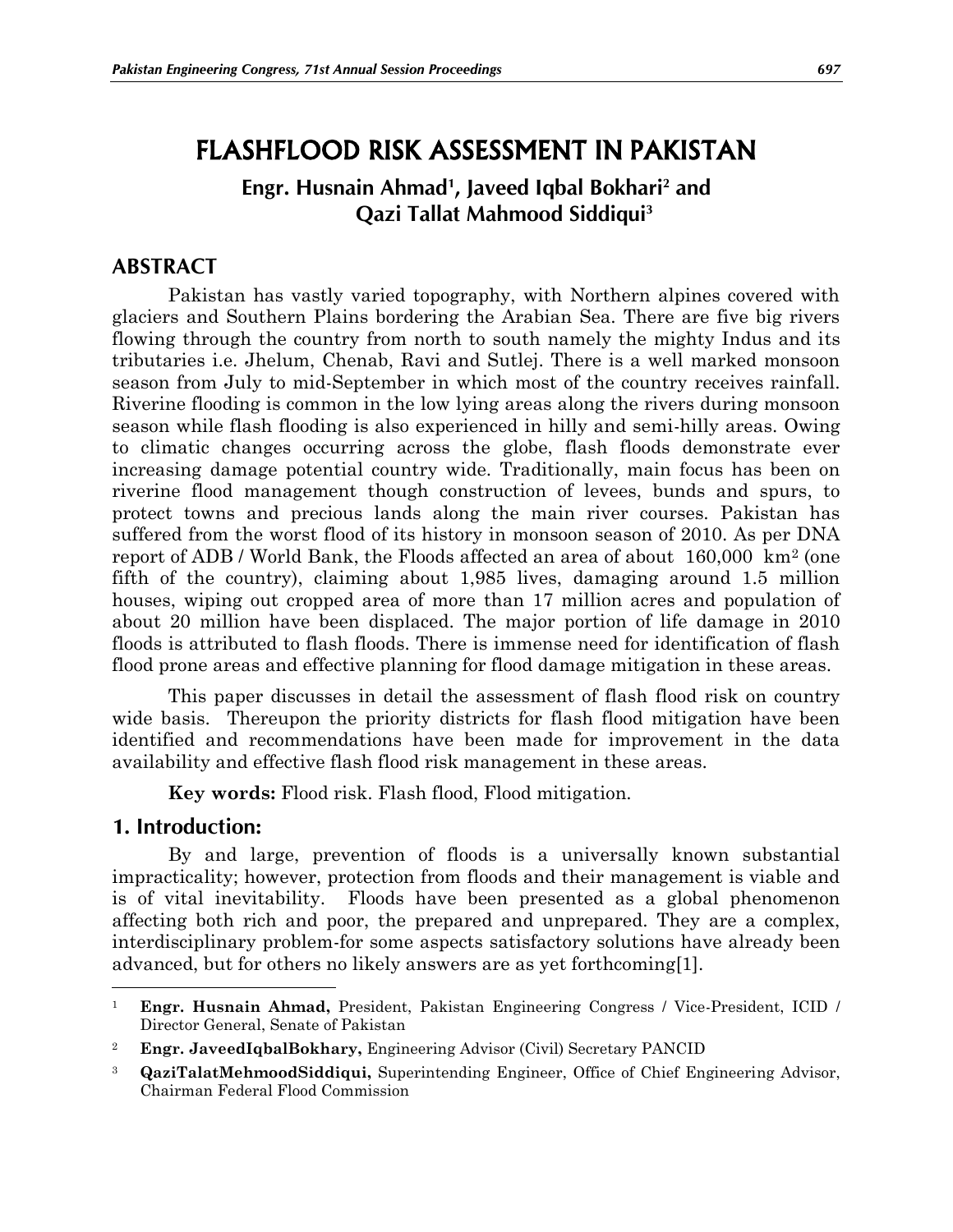The fury of floods can be harnessed to safeguard human life and property through proper planning and effective management of available resources. Devoid of their destructive influence, excellent floods control activities provide and ensure water resource availability for the welfare of community by way of conservation and careful use during lean periods.

#### **2. Flood Problems in General Perspective:**

It is recognized world over that floods are the most destructive of natural hazards and the greatest cause of large-scale damages to lives and property. Over the years, major floods have occurred in almost all the South Asian countries, causing huge loss of life and property. Despite the investment of millions, even billions of dollars in efforts to tame the rivers of the region, the frequency of occurrence of major flood disasters has actually increased over the past 25 to 30 years. Consequently there is a growing consensus that the impacts of climate change may well lead to an increase in both the frequency and the magnitude of floods. Nevertheless mankind has to live with the floods and devise measures to better manage them to minimize the losses and harness benefits.

#### **2.1 Floods in Pakistan:**

Seventeen major floods that have hit the country since 1947 caused economic losses and damages estimated as US\$ 12 billion.These floods affected the basins of the rivers in Punjab and Sindh. In KPK, Balochistan and some areas of Punjab also, damage is caused mainly from hill torrents in which flash floods are generated by rains in monsoon season.

In upper to mid reaches of Indus river Basin, generally tributaries like Jhelum and Chenab are mostly the cause of flooding. River floods particularly hit Punjab and Sindh while hill torrents tend to affect the hilly areas of KPK, Balochistan and Northern areas. Districts of Charsadda, Mardan, Nowshera and Peshawar in KPK are exposed to risks from flooding in the River Kabul. In recent years, vulnerabilities of large cities to flooding have increased. Cities like Karachi, Lahore and Rawalpindi have experienced flooding due to inability of sewerage system to cope with heavy rains.

During the last sixty three years in Pakistan, the total losses ascribable to floods are colossal, while more than 10,000 people lost their lives besides affecting a large area. Heaviest direct flood damages in Pakistan occur to infrastructure, agricultural crops, damage to urban and rural property and public utilities. Historical flood damages up to 2010 in Pakistan are given in Table-1 below[2]:

Monsoon 2010 brought with it unprecedented abnormal rains in Pakistan resulting into countrywide massive and large scale flooding, which is being termed as the worst ever flooding in the living memory of the entire region. This has mainly been on account of persistant and severe rain spells over Pakistan, which has first hit country's southern Province of Balochistan in the third week of July 2010, followed by a second spell of heavy monsoon rains over Khyber Pakhtunkwa, in the last week of July 2010. These rains generated unprecedented flood flows in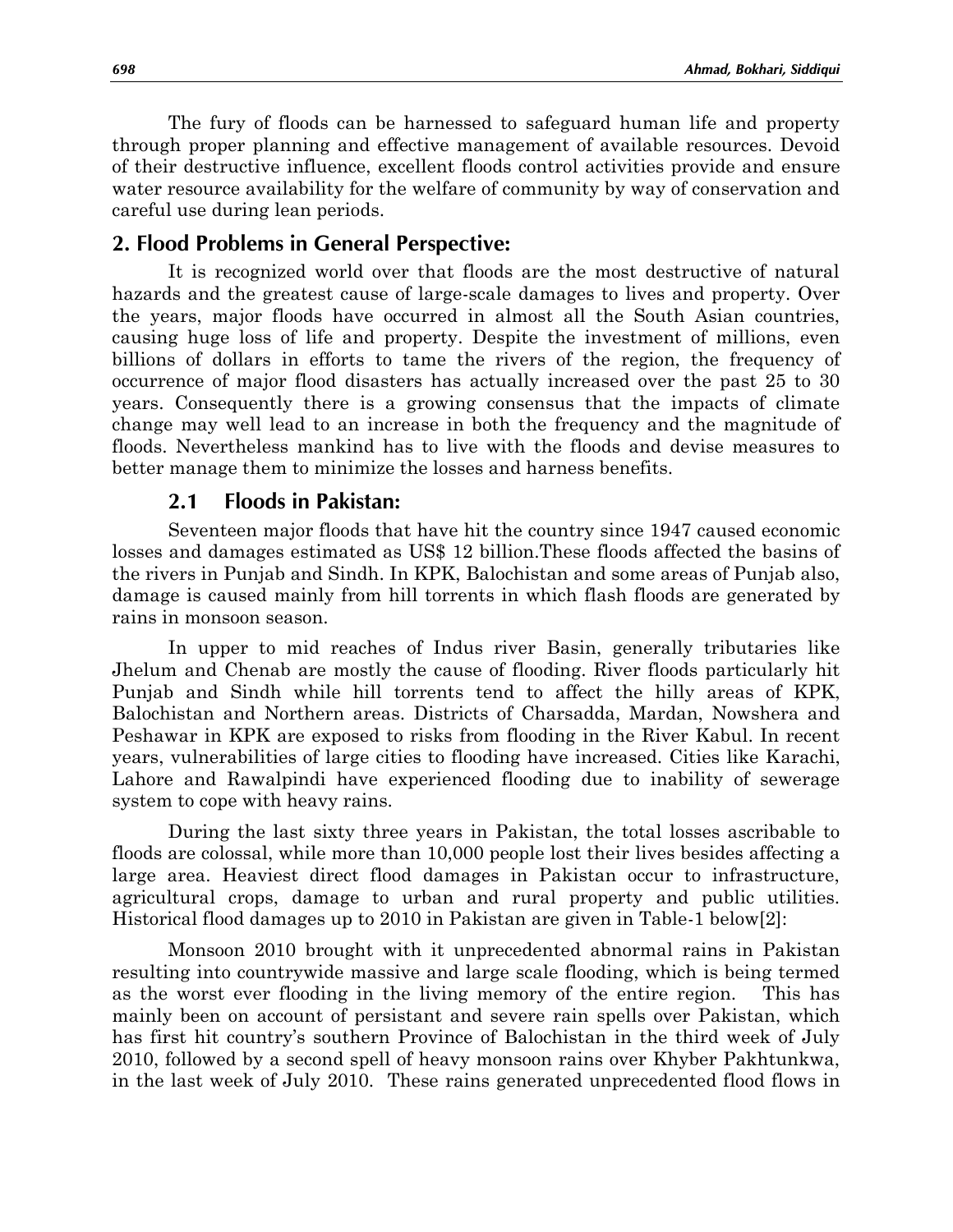major, secondary and tertiary rivers including hill torrents and local nullahs in Khyber Pakhtunkwa (KPK), followed by Punjab and Sindh. Flood wave of Indus River and the unprecedented combined flood wave of Kabul, Swat and Panjkora Rivers got superimposed, which resulted in exceptionally high floods in the River Indus all the way to the last control structure, i.e. Kotri Barrage. Unusual heavy flood contributions were also received from the hill torrents of D.I. Khan, D.G Khan and Rajanpur. Although the flood embankments in Punjab and Sindh were not overtopped, but they came under severe pressure for unusually long durations. Breached occurred at many locations and the resulting inundations caused heavy damages to the lives and properties. As per DNA report of ADB /World Bank the Floods affected an area of about 160,000 km<sup>2</sup> (one fifth of the country), claiming about 1,985 lives, damaging around 1.5 million homes, wiping out cropped area of more than 17 million acres and population of about 20 million have been displaced[3]. The life damage was mainly in areas prone to flash flooding.

| Year   | Unadjusted | Value of Property Damaged (Rs in Million)<br>Adjusted | Lives Lost | <b>Villages</b><br>Affected |
|--------|------------|-------------------------------------------------------|------------|-----------------------------|
| 1950   | 199.80     | 11,282.00                                             | 2,190      | 10,000                      |
| 1956   | 155.50     | 7,356.00                                              | 160        | 11,609                      |
| 1957   | 152.50     | 6,958.00                                              | 83         | 4,498                       |
| 1973   | 5,137.00   | 118,684.00                                            | 474        | 9,719                       |
| 1976   | 5,880.00   | 80,504.00                                             | 425        | 18,390                      |
| 1978   | 4,478.00   | 51,489.00                                             | 393        | 9,199                       |
| 1988   | 6,879.00   | 25,630.00                                             | 508        | 1,000                       |
| 1992   | 34,751.00  | 69,580.00                                             | 1,008      | 13,208                      |
| 1995   | 6,125.00   | 8,698.00                                              | 591        | 6,852                       |
| 2001   | 450.00     | 450.00                                                | 219        | 50                          |
| 2003   | 5,175.00   | 5,175.00                                              | 484        | 4,376                       |
| 2004   | 15.00      | 15.00                                                 | 85         | 47                          |
| 2005   |            | Not Reported                                          | 59         | 1,931                       |
| 2006   |            | Not Reported                                          | 541        | 2,477                       |
| 2007   |            | Not Reported                                          | 586        | 6498                        |
| 2008   |            | Not Reported                                          | 157        | 800                         |
| 2009   |            | Not Reported                                          | 99         | 89                          |
| 2010   | 819,381.00 | 819,381.00                                            | 1961       | 14,316                      |
| Total: | 888,778.8  | 1,205,202.00                                          | 10,023     | 115,059                     |

**Table-1: Historical Flood Damages in Pakistan**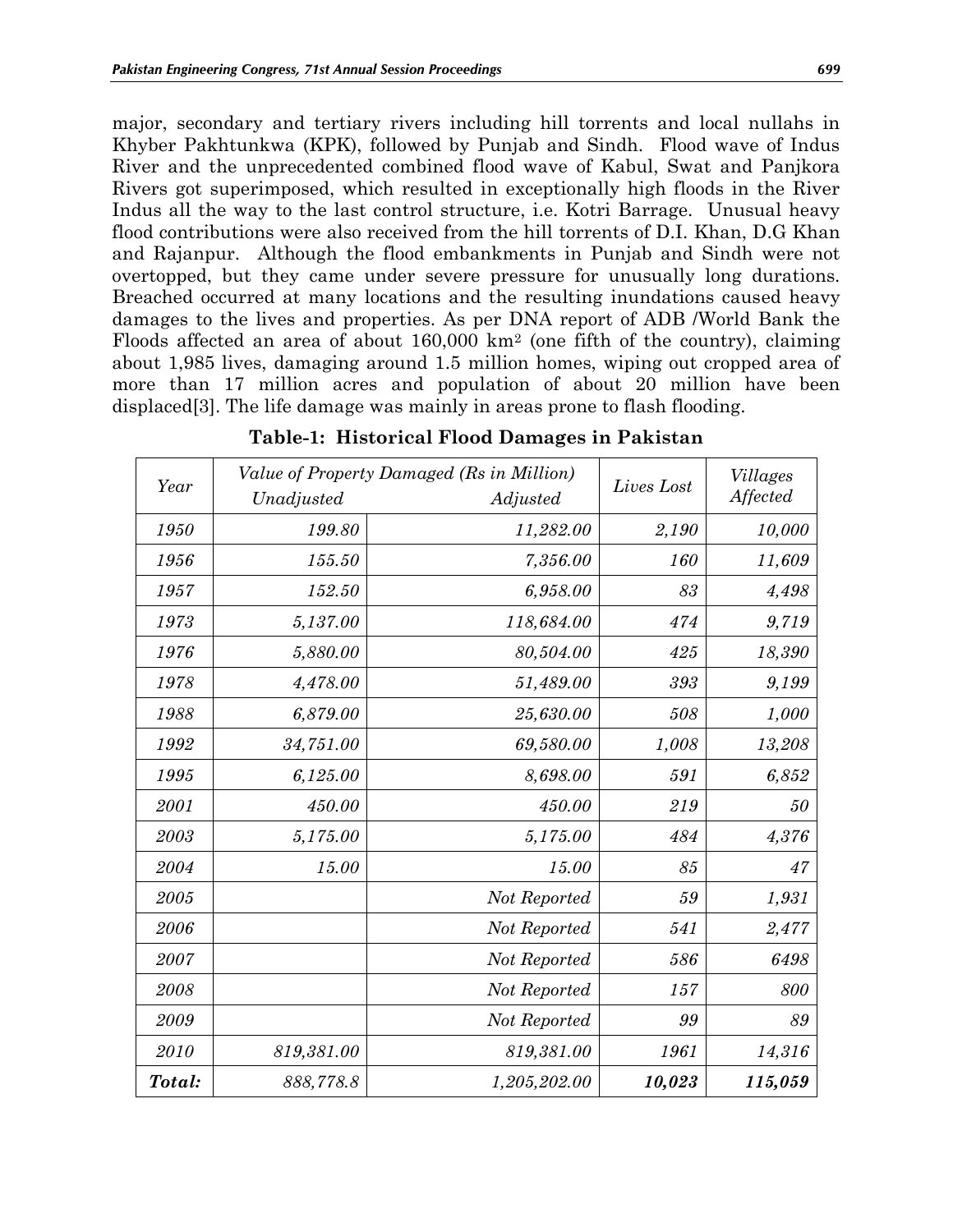In order to discuss the causes of floods in Pakistan and protection from them, it would be appropriate to first glance through the urgency of flood management in the context of South Asia and existing Indus Basin River System and Irrigation Network of Pakistan.

#### **2.2 Flood Management:**

Flood remains as an annual unwanted visitor in many countries. It often takes the shape of a disaster and badly affects people's lives as well as the economic activities in the affected areas. Even experienced administrators and engineers are often caught by surprise under the emerging situation in taking decisions concerning necessary emergency measures. Agricultural and industrial production, services, and marketing systems are affected adversely and directly by floods. By damaging and/or destroying physical infrastructure, floods also disrupt passage/flow of goods and services to the flood affected communities.

People living in marooned areas become extremely distressed. Unfortunately, these people often do not find adequate and appropriate shelters; quality food and drinking water; adequate and hygienic sanitation; privacy for women, particularly for the lactating mothers and adolescent women etc. Floods often force the students out of academic activities since their learning centers are often used as makeshift flood shelters in affected areas. These disasters not only affect micro- and household-level activities but also have macro-economic/budgetary implications. As resources are required to address the relief and rehabilitation requirements, budgetary reallocation becomes necessary, adversely impacting on development activities from which resources are transferred. Moreover, contribution to national exchequer may be reduced, as people may be unable to pay their taxes as well as utility services.

Floods also create health hazards for the affected people. Widespread water borne diseases may loom large. Paradoxically, although there is excess water, potable water becomes very short in supply. The traditional potable water sources suddenly disappear or become dangerously contaminated. After shelter, the most sought after commodity in a flood situation is the potable water. Shelters often become congested with people of all ages, exhausted, in ill health, and suffering from water and vector-borne diseases. Sometimes due to disruption of communication, doctors are not available in the marooned villages.

In order to provide better services to flood victims during and after floods it is necessary to examine existing flood management capabilities and identify gaps with a view to develop and introduce a better flood management system. The cultural context of the affected people is an important aspect and should therefore, be considered in developing the approach/ approaches to flood management.

### **2.3 Integrated Approach in Flood Management:**

In the past, floods were considered as a hydrological reality; only structural and non-structural measures were adopted to deal with this phenomenon, but now well-being of the people of the flood prone areas, their economic growth; and social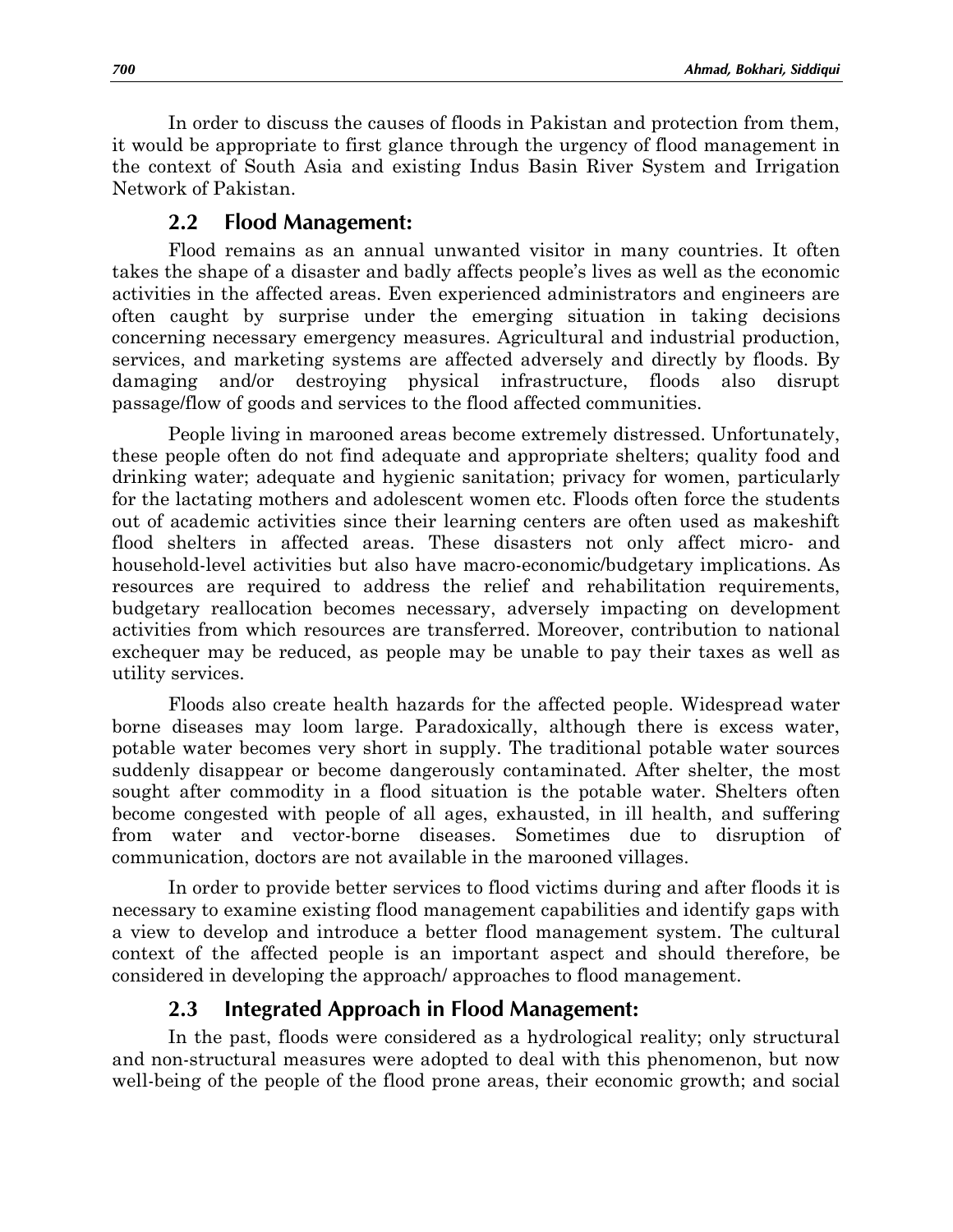urgency for alleviating poverty prevailing in these floods affected areas, are over riding concerns.

Enough hard work is required to address these concerns from both national and regional perspectives. The regional approach is of particular significance as activities undertaken in one country may affect, positively or negatively, the extent of floods in the other regional countries, particularly the downstream ones.

To make full use of the experiences gained from flood management activities in the regional countries there is pressing need for exchange of views and experiences, data and information sharing, and working together to develop approaches and methods to address pertinent flood management issues, nationally and regionally, in an open and *trusting* atmosphere.

### **3. Indus Basin River System of Pakistan***:*

Five main rivers, namely, the Indus, Jhelum, Chenab, Ravi and Sutlej flow through the country's plains. Supplemented by a number of smaller tributary rivers and streams, these rivers supply water to the entire Indus Basin Irrigation System. The rivers have their origin in the higher altitudes and derive their flows mainly from snowmelt and monsoon rains. The catchment area of Indus is most unique in the sense that it contains seven (7) of the world's highest-ranking peaks, after Mount Everest. These include K-2 (28,253 ft), Nanga Parbat (26,660 ft), Rakaposhi (25,552 ft) etc. Likewise, barring the *polar areas,* seven (7) glaciers situated in the Indus catchment are amongst the largest in the world, namely, Siachin, Hispar, Biafo, Batura, Baltoro, Barpu and Hopper.

### **3.1 The Irrigation Network of Pakistan:**

The Irrigation System of Pakistan is the largest integrated irrigation network in the world, serving 42 million acres of contiguous cultivated land. The system is fed by the waters of the Indus River and its tributaries. The salient features of the Irrigation Network are summarized in Table-2 below:

| <i>Structure</i>                                           | No. |
|------------------------------------------------------------|-----|
| Major Storage Reservoirs                                   | 3   |
| Barrages                                                   | 19  |
| Inter-River Link Canals                                    | 12  |
| Independent Irrigation Canal Commands                      | 45  |
| Large Dams (Approx. 3.00 MAF) of height 15 meter and above |     |

**Table-2: Salient Features of Irrigation Network of Pakistan**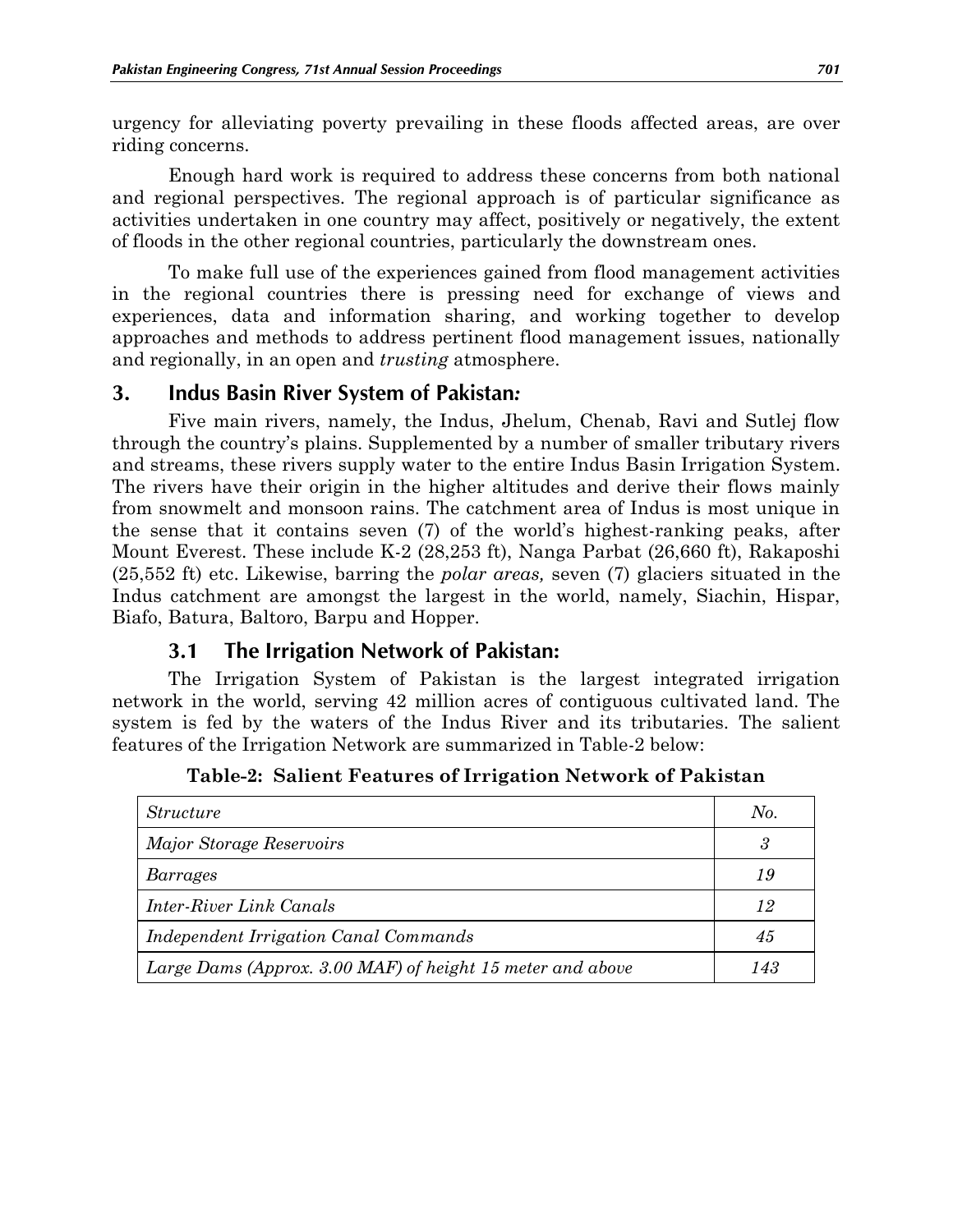

The major storage reservoirs include Tarbela (existing Live Storage Capacity = 6.948 MAF against original 9.70 MAF), Chashma (existing Live Storage Capacity = 0.435 MAF against original 0.70 MAF) on River Indus and Mangla (existing Live Storage Capacity = 4.542 MAF against original 5.30 MAF) on River Jhelum. The total length of main canals/ distributaries and minors is 64,000 KM. Watercourses comprise another 1,621,000 KM

Diversion of river waters into off taking canals is made through barrages, which are gated diversion weirs. The main canals in turn deliver water to branch canals, distributaries and minors. The watercourses get their share of water through outlets in the irrigation channels. Distribution of water from a watercourse is effected through a time-schedule called "warabandi".

Annual water availability is 142 MAF whereas the annual canal withdrawals are 104 MAF. Water availability at farm gate is 106 MAF comprising 62 MAF of surface water and 44 MAF of groundwater. Supplemented by an annual groundwater withdrawal of some 42 MAF, the average depth of water available at the farm gate is 3.07 feet per acre. Approximately 3 million individual farms with an average size of about 12 acres benefit from this system. The inter-provincial water allocations are made by Indus River System Authority (IRSA) created in consequence of 1991 Water Accord between the provinces[2].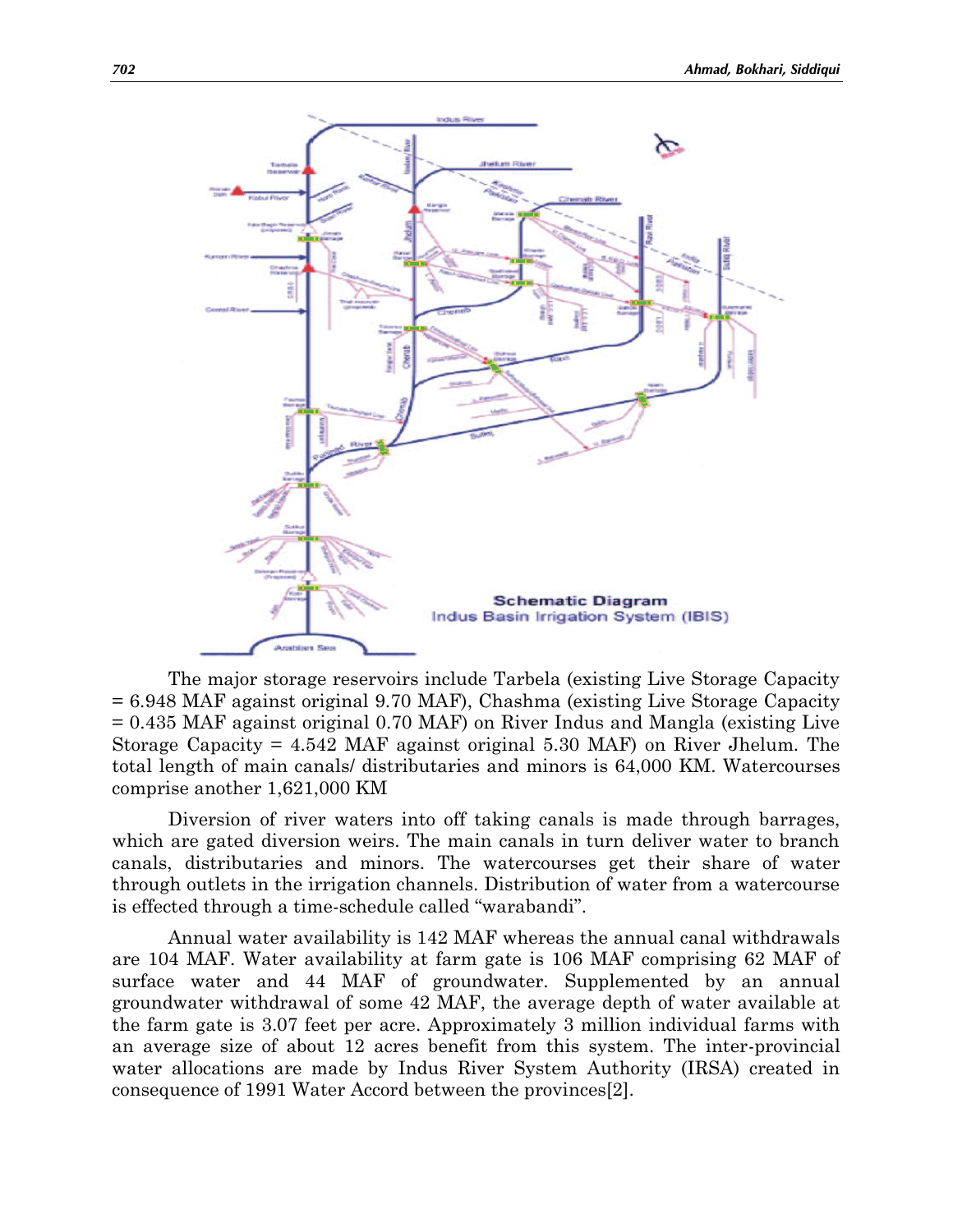### **3.2 Causes of Floods in Pakistan:**

The major cause of floods in Pakistan is heavy concentrated rainfall in the river catchments, which sometimes augmented by snowmelt flows, generally result into floods in rivers during the monsoon season. Occasionally, Monsoon currents originating in the Bay of Bengal (India) and resultant depressions often result in heavy downpour in the Himalayan foothills additionally affected by the weather systems from the Arabian Sea (Seasonal Low) and from the Mediterranean Sea (Westerly Wave) cause destructive floods in one or more of the main rivers of the Indus System. However, in some cases exceptionally high floods have occasionally been caused by the formation of temporary natural dams due to land sliding or glacial movement and their subsequent collapse. There are large seasonal variations in almost all the river discharges, which further aggravate the river course and morphology.

The major rivers cause flood losses by inundation of areas along their banks, by damaging irrigation and communication facilities across or adjacent to the rivers, and by erosion of land along the riverbanks. In the upper part of the Indus Basin System, floodwater spilling over the riverbanks generally returns to the river. However, in the lower part of Indus River, which is primarily flowing at a higher elevation than adjoining lands, spills do not return to the river. This phenomenon largely extends the period of inundation resulting in even greater damages. Although flood protection by embankments has been provided along almost the entire length in the Sindh Province and at many locations in the upper areas, the bund breaches can still occur. Such breaches often cause greater damage than would have occurred without the bunds because of their unexpected nature and intensification of land use following the provision of flood protection.

The inadequate existing discharge capacity of some of the important structures (Barrages and Rail or Road Bridges) on Rivers Indus, Chenab and Ravi are another major reason. During exceptionally high floods this results in afflux on the upstream side, which sometimes results in breaches in the flood embankments. At times, the flood embankments have to be deliberately breached at pre-selected locations to save the main barrage structures and other vital settlements and installations in the vicinity.

The encroachment of village abadies in riverine areas has also increased the quantum of flood damages and losses to humans and livestock. As there is no proper regulatory framework in the country regarding the settlement in riverine areas, most of the poor people have constructed their shelters along the vulnerable river banks and become victims to devastating floods. Some people are making the most of these areas for business purpose through promoting agriculture and cattle Ghats/dairies. All such activities are extending beyond the safe limits of riverine areas to achieve more economic benefits but in fact are posing a great threat to unprecedented and unruly flood; the losses due to which may be in hundred multiples of such small scale economic profit. The river catchments and flood plains are to be kept as prohibited area for the riverine community especially during the flood season.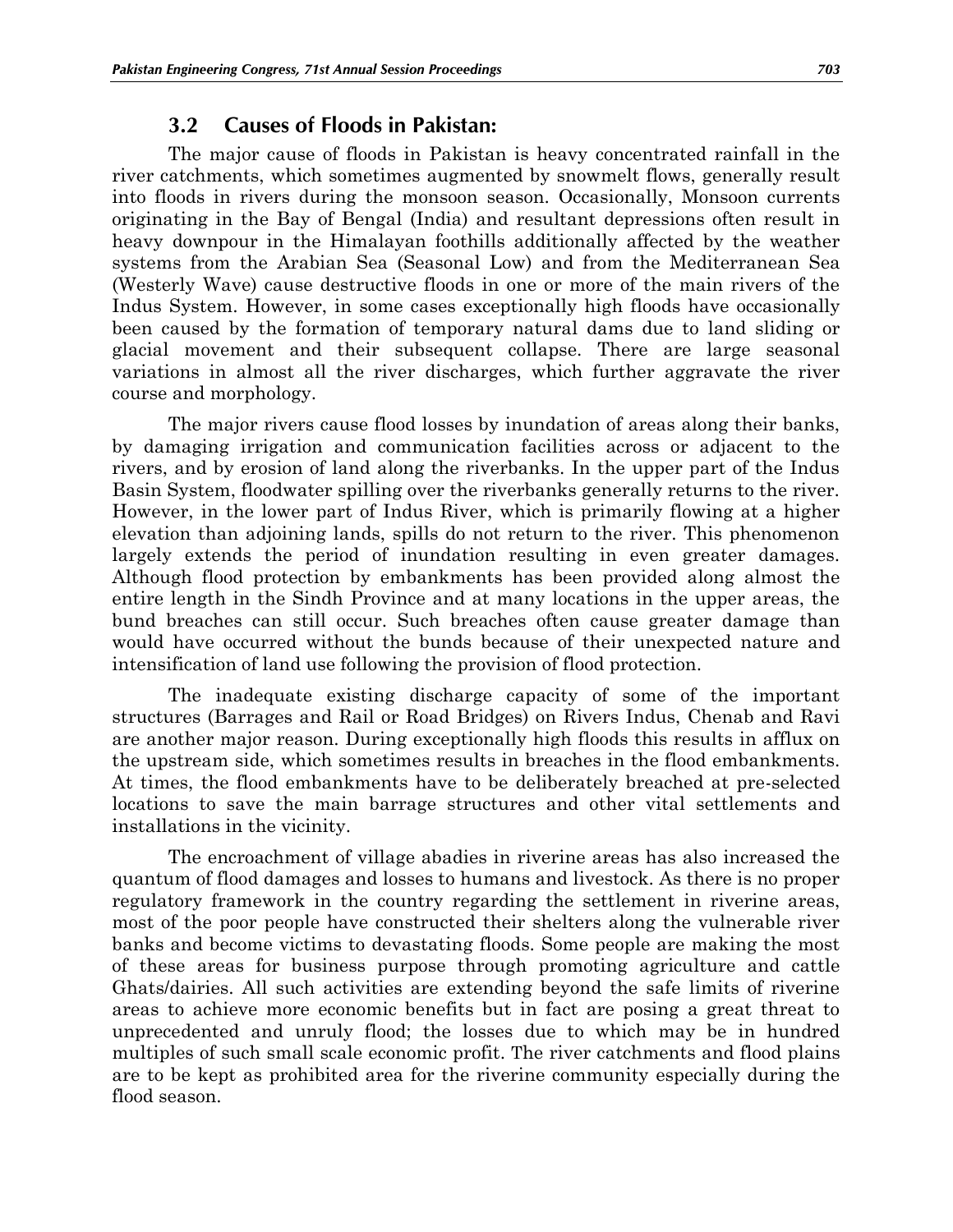In recent years, vulnerabilities of large cities to flooding have increased. Cities like Karachi, Lahore and Rawalpindi have experienced flooding due to inability of sewerage system to cope with heavy rains.

## **4. Flash Floods**

Baseline information on flash floods in Pakistan has been reviewed and it has been observed that flash floods occur predominantly in mountainous and semimountainous regions and also in adjoining plains. The mountain ranges of the Himalayan region are young, unstable in geology, have steep slopes, and have a climate difficult to predict. Flash floods tend to occur more in recent years owing to changing weather patterns. The region is highly susceptible to natural hazards such as floods, flash floods, landslides, and earthquakes etc. Flash floods have wide vulnerability imprint as they have no early warning cover to warn vulnerable communities. Being a sudden onset hazard, flash floods pose a grave threat to lives besides accentuating socio-economic poverty. Following recent trends of flash floods have been observed:

- Flash floods generated by hill torrents are experienced in D.I. Khan, D.G. Khan, Kirther Ranges of Balochistan and Sindh Provinces.
- Flash floods caused by tropical cyclone adversely affect coastal areas of  $\frac{1}{2}$ Sindh and Balochistan
- Flash floods are more likely to occur owing to the inconsistent rain pattern & cloud burst phenomenon. A cloud burst event was observed in Rawalpindi-Islamabad in July 2001 that caused record flash flooding in catchment area of Lai Nullah of Rawalpindi and Islamabad where 621 mm rainfall was recorded in Islamabad during a time period of 10 hours only.
- Flash flood events have become frequent especially in the Northern Areas and in Balochistan.
- The risk of flash floods associated with Glacial Lake Outburst Flood (GLOF)events has also increased.

In Pakistan heavy concentrated rainfall in the river catchments, sometimes augmented by snowmelt flows, generally causes floods in rivers during the monsoon season. Occasionally destructive floods are caused in one or more of the main rivers of the Indus River System due to monsoon currents originating in the bay of Bengal (India) and resultant depressions which often result in heavy downpour in the Himalayan foothills additionally affected by the weather systems from the Arabian Sea (Seasonal Low) and from the Mediterranean Sea (Westerly Wave). Exceptionally high floods occur due to the formation of temporary natural dams due to land sliding or glacial movements (GLOFs) and their subsequent collapse.

# **4.1 Province/Agency-wise Vulnerability to Flash Floods in Pakistan**

Vulnerability is defined as the condition determined by physical, social, economic and environmental factors or processes, which increase the susceptibility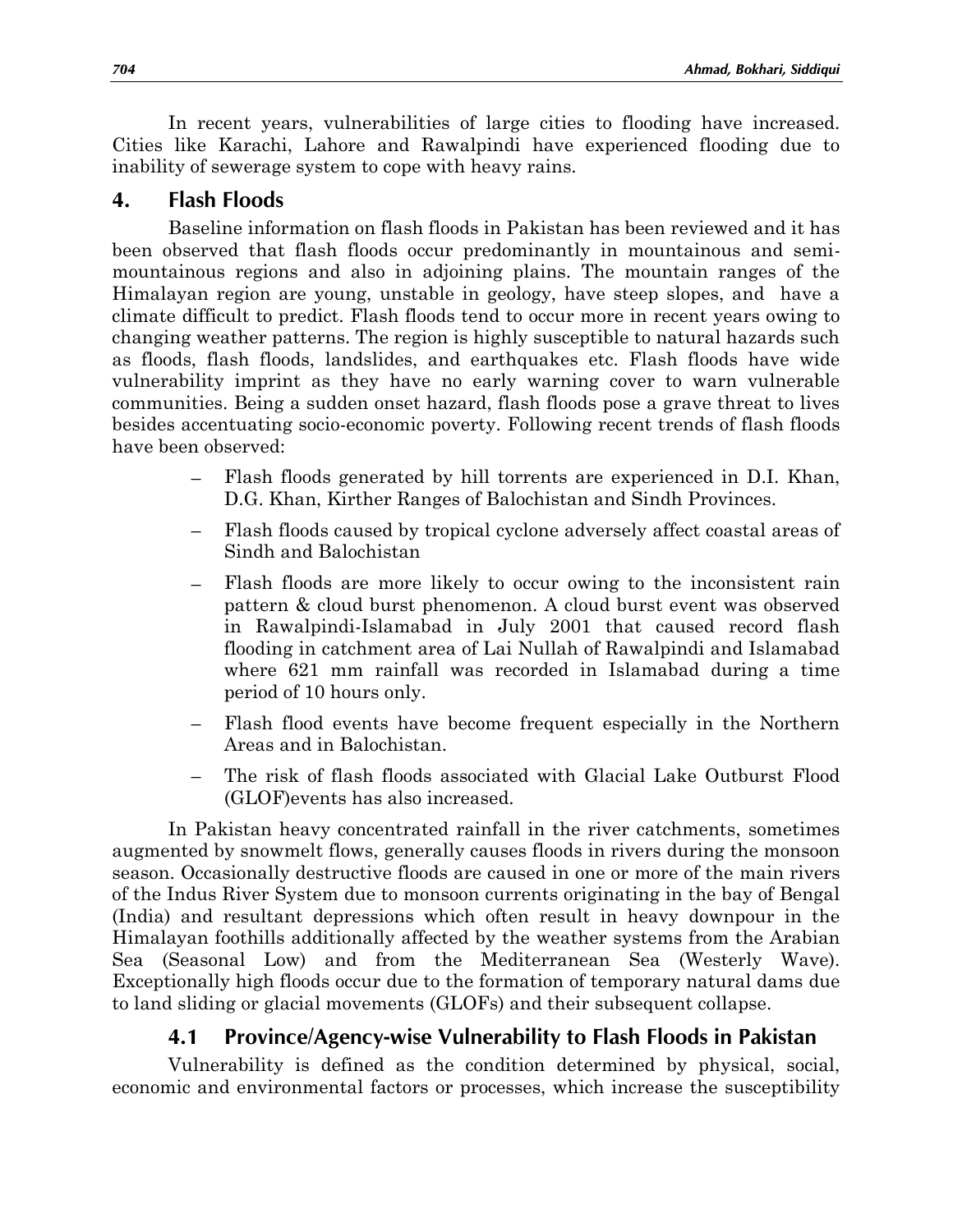of a community to the impact of hazards. Warning systems in Pakistan lack the basic capacities or equipment, skills, and resources. The continuous impact of climate change has further necessitated the need for enhancing the capabilities in the field of early warnings of flash floods. For example, unusual high temperatures in northern mountains during the month of June 2006, accelerated snow melt which caused high to very high flooding in Kabul, Swat, Shah Aalam and Chitral rivers in KPK[2].

Mountainous regions of AJ&K and Gilgit-Baltistan are vulnerable to flash flooding, land slides and GLOF at alpine altitudes. Flash floods occur in rivers Kabul, Swat and Local nullahs and cause severe losses to adjoining areas/abadies situated in KPK. Also hill torrents in Punjab cause severe damage due to flash floods. Coastal regions of Sindh and its districts along Indus in the north are vulnerable to riverine floods and tropical cyclones followed by the flash floods. Vast coastal belt of Balochistan is also prone to tropical cyclones and flash flooding.

Out of 51 million acres of area in Punjab, 7.7 million acres lies in the active flood zone. Of 73.62 million population, 14.72 million lies in the flood zones. Besides riverine floods in rivers Indus, Jhelum, Chenab, Ravi and Sutlej heavy precipitation tends to cause serious hill torrents generated flash floods along the borders of Punjab and Balochsitan in DG Khan and Rajanpur. Flash flooding in the plains occurs through numerous seasonal water channels in Sialkot-Jammu region that tend to impact districts Lahore, Gujranwala and Shiekhpura. Heavy rains also tend to cause urban flooding in Rawalpindi, Lahore and other cities due to changing weather patterns causing rising incidence of flash floods and cloud bursts.

Province of Sindh is traditionally vulnerable to precipitation generated flash flooding and urban flooding, primarily in the cities of Karachi and Hyderabad. Recent flood experiences indicates that some of the flood protection works were severely damaged this year due to flash floods. Flash floods tend to impact districts Larkana, Kamber-Shahdadkot and Dadu. Flash floods also result from heavy precipitation in Kirthar Range flanking Dadu district in the west.

In Khyber Pakhtunkwa Province, districts Chitral, Upper and Lower Dir, Shangla, Swat, Charsadda and Mansehra are prone to flash flooding, cloud bursts and land- sliding activity. The peculiar physical configuration of the province makes it vulnerable as some densely populated districts constitute catchment areas of major rivers where minor tributaries multiply and create flash floods vulnerability. District Charsadda is vulnerable to flash floods along Jindi Nullah and Shobla Nullah, both seasonal water channels. In Peshawar, locals have trained the water course of River Kabul tributaries for agricultural and domestic use which causes spill over in populated areas after even moderate precipitation. Damage due to flash floods was most severe in KPK during 2010 floods. D.I. Khan district is excessively vulnerable to flash flood along five nullahs, seasonal water channels, flowing into Indus off Koh-e-Sulaiman ranges to its west.

Balochistan faced Yemyin Cyclone in 2007 tinting its vulnerability to tropical cyclones and flash floods caused by heavy precipitation. Three regions of the province are vulnerable to such hazards: Mekran region (district Kech and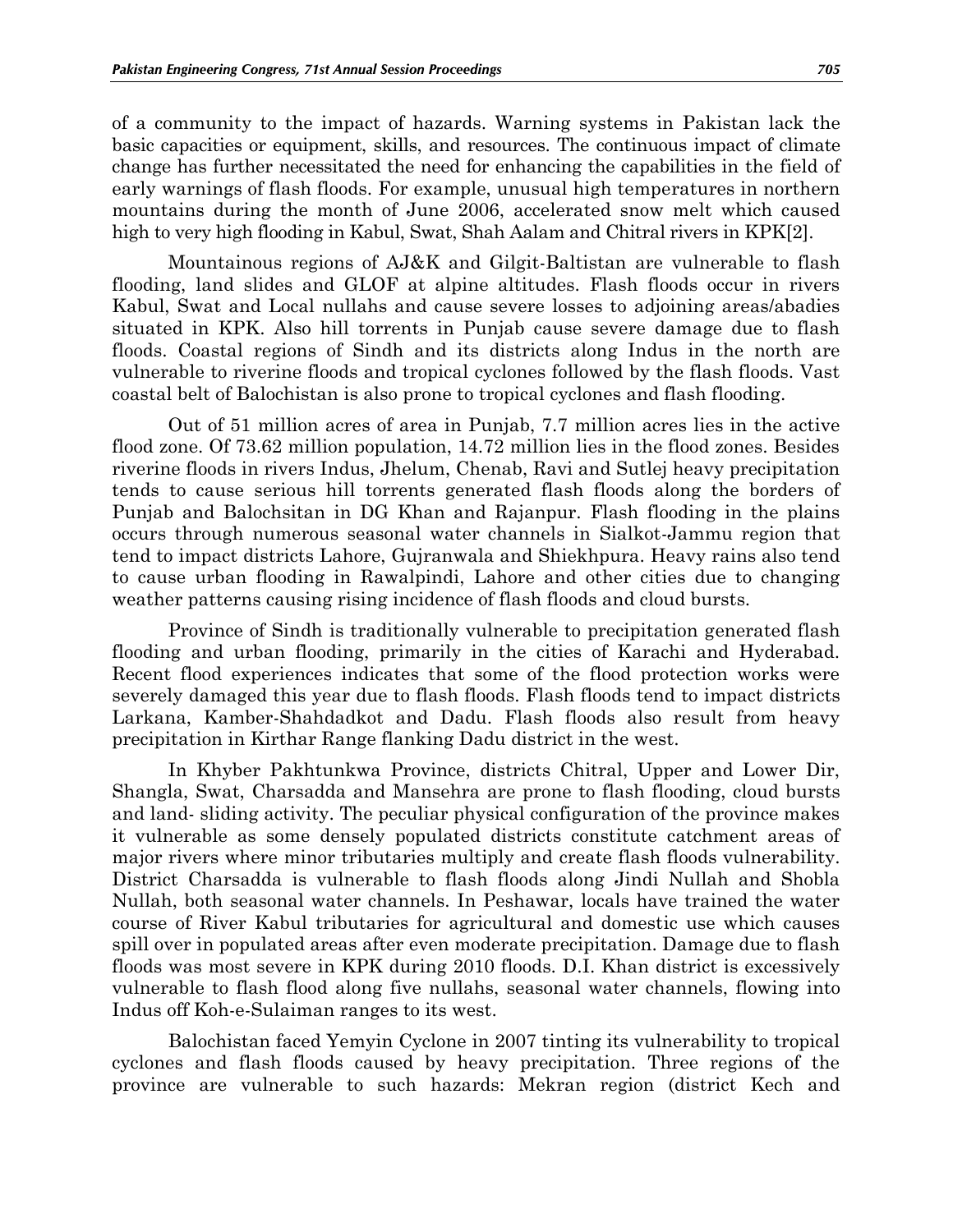Gawadar), Kutchi plains (districts Sibi, Bolan, Jhal Magsi and Jaffarabad) and third region spans Kalat and Lasbela districts where flood water drains into the sea from higher regions. Flash floods bearing major seasonal rivers include Kech River and Nihange River (Kech), Pralli(Lasbela), Urnach (Khuzdar), Talli, Moollah, Bolan, Sukleji(Sibi, Bolan and Jhal Magsi districts) and Zhob nullah of district Zhob.

Nearly all districts of AJK State are located within the summer monsoon zone in the catchment area of rivers Jhelum/Chenab and remain vulnerable to excessive/abrupt flooding even after moderate to heavy precipitation. AJ&K is extremely vulnerable to flash floods that occur without warning. Most households are located on higher ground but the communication infrastructure remains vulnerable to severance both due to flash floods and sliding activity, causing population isolation in remote region. Early reopening of roads to restore accessibility remains critical for response. Makri Nullah of Muzaffarabad City is a source of local emergency. District Neelum is excessively vulnerable to flash flooding as a consequence of rains. Flash floods tend to temporarily block Neelum. Nakdar, Shuntar and Shoai Nullahs have cause similar distruption in recent years. In Bagh District, Mal Nullah poses hazard to Bagh City after excessive rains. Poonch River and Ranger Nullah in Bandi Abbaspur tends to cause local flash floods in Poonch District. To a smaller extent ,the southern districts of Kotli and Bhimber are also vulnerable to flash floods.

# **4.2 Flash Flooding due to Hill Torrents**

Hill torrents that drain hilly and foothill areas, particularly in the zones of low annual rainfall, cause a severe flood problem in Pakistan. Almost all hill torrents/hilly nullahs originating from the mountains of these areas receive nonperennial flows and pass through large tracts of fairly leveled and fertile lands before they join the Indus Basin system. Under the prevailing conditions, these hill torrents carry flood water with flashy peaks, disperse in floodplains and then join the rivers. Very little flood discharge data for hill torrents is available as it is extremely difficult to measure the peak flow, because of their short period and unforeseeable timing and because of the number of hill torrents involved. There are 16 major areas in Pakistan, which are affected by flash flood of hill torrents. These areas are listed below:

### *Federal Areas & Azad Kashmir Hill Torrents*

- 1. Gilgit Baltistan
- 2. Federally Administrated Tribal areas (FATA)
- 3. Azad Jammu & Kashmir

### *Khyber Pakhtunkwa Hill Torrents:*

- 1. D.I.Khan-Bannu-Kohat
- 2. Hazara Area
- 3. Kabul River